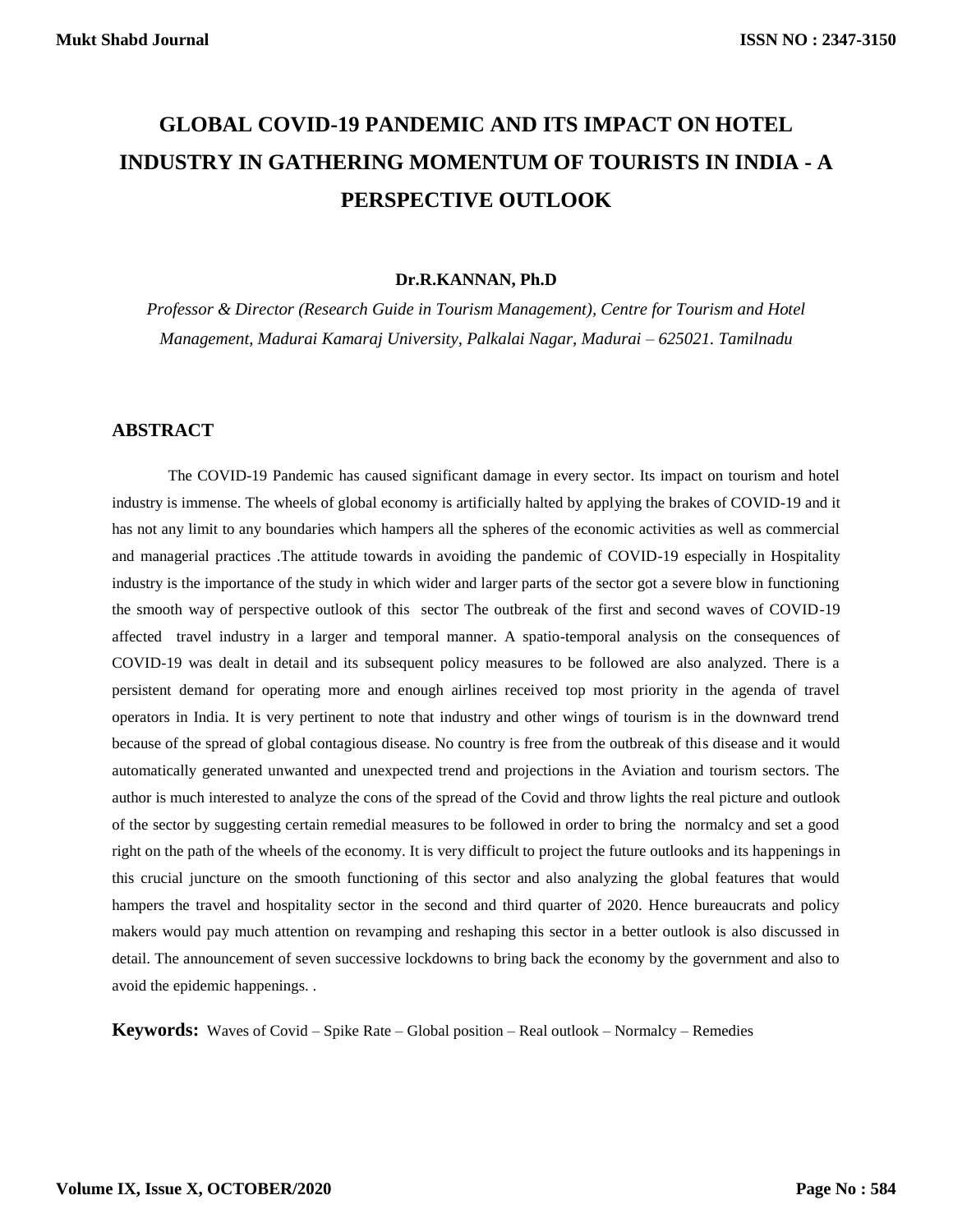## **INTRODUCTION**

The travel & tourism sector in India accounts for more than 9% of the total employment opportunities resulting in direct employment to 43 million Indians. Corona virus pandemic effect on the area is very brutal and recuperation is looking 3 to 4 quarters away. Going forward post lockdown we will see a major shift in industry trends and consumer behavior .The impact of the Corona virus pandemic might lead to a bleak FY21 for the travel industry as indicated by CARE Ratings.

Tourism constitutes 10% (\$275 Billion) to India's GDP (Business Line). This is no limited quantity and will require a joint arrangement by the administration and the business to beat the devastation brought about by Covid-19. This article revolves around the impact of Covid-19 and the conceivable recuperation turn out of the Indian hotel Industry. The marked, chain and some extravagance independent lodgings comprise 1.4 lakhs rooms which is just 5% of absolute rooms accessible. The rest 95% are Bed and Breakfast, Guest Houses and unbranded spending hotel. The lodging business faces a misfortune of Rs. 620 crores (Business Line). A few confident people accept that if the viral endures till June 2020 and business gets in the second half of the year then the pandemic would have caused only 18-20% disintegration of public inhabitance while there will be a 12-14% drop in the ADR (Average Daily Rate) (Hotelivate Report).This will assume that hotels simply switch on the lights and business will be the same as usual. This is an ambitious assumption. It will be business as unusual instead. As customer will sneak to return to typical travel, the lodgings should likewise proceed delicately to re-open. The following are recommendations that should be taken to return to normal. The number one thought post Covid-19 will be on wellbeing and security which converts into cleanliness and sterilization issues of the hotel. The key is to give physical proof of the hotel's anxiety for wellbeing and safety. In the fallout of the dread assault on the Taj Hotel, reacted without a doubt to security fears by raising security checks at the doors of the hotel along with self and stuff screening in the patio preceding entering the hotel. This time, the checks and screening should be raised for wellbeing purposes. The security will check for fever with a distant thermometer, shower a light sanitizer fog, and keep hand sanitizers at the reception, elevator lobbies and guest rooms. Guarantee the dissemination of natural air in visitor rooms and show indoor air quality. The visitor room will have a sign referencing "This room has been sterilized for your wellbeing and security".

The organization said that for the year 2020, the business is required to book an income loss of Rs 125,550 crore, loss of more than 40% y-o-y. It's not all inauspicious be that as it may, this may be an open door for the business to expand Average Room Rates (ARRs) in the wake of seeing development somewhere in the range of FY97 and FY08, inhabitance rates declined for all major cities in FY09 and FY10 led by the macro-economic factors that were affected due to the monetary emergency and the Mumbai dread assaults that risked the travel industry in the nation during the period. Experts accept that a comparative circumstance could emerge after the COVID-19 pandemic.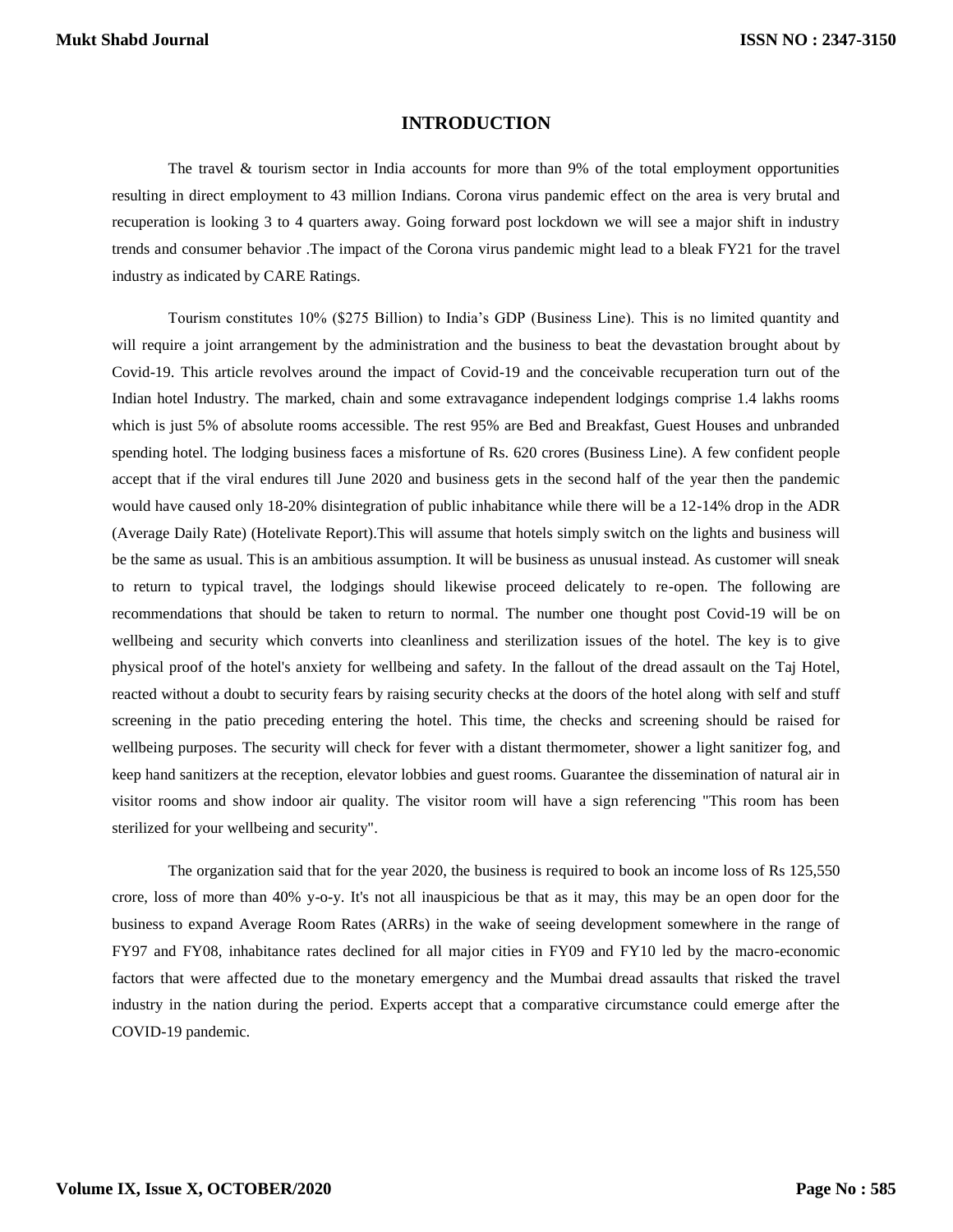#### **INTERNATIONAL AND NATIONAL STATUS**

## **Global Level**

Corona Virus the deadly virus has almost taken half of World lives. India is vulnerably affected due to this COVID outbreak Moreover, Singapore, U.S, and Australia have restricted foreign national entry to the country for those who had been in China. There are many domestic as well as international flights in India , which forced to be cancelled due to the frenzy identified with the rise of Corona Virus. The airline industry is severely affected due to the cancellation of the flights from and to India due to Corona Virus. Abrogations of flights have seriously affected the business, as the deals and income of the Airlines Company have been reduced significantly. Furthermore, many cruise lines have suspended sailing from and to India. Since the outbreak of virus has started the Cruise lines have limited passengers Also if the suspension of travel continues for the long term then it is expected that the company will get financially weak. It will hamper the organization monetarily which is hard for the organization to endure. The Corona Virus has attacked India and other nations in one of its busiest seasons especially when millions of people are traveling both out and in of the country. More than 20 percent of global tourists are comprised of Indian tourists This helps out the international travel companies carry out business with the Indian people Several nations like Britain, U.S. have suspended their exchange and travel relationship with China simply because of the frenzy of spreading the infection. The impact of this deadly virus called COVID– 19 is already spread across the Asian continent. According to the nation's travel industry department, China alone achieved \$127.3 billion in the year 2019 .The rate of cancellations of travel and tourism agreement with China and other Asian nations is expanded where this pneumonia-like infection has spread progressively. As indicated by the travel service, individuals were simply tired and in the event that they were asked with respect to any visit they either state they are not intrigued or they will visit in the coming year. Close about 75% of explorers of Luxury Travel organization have suspended their tickets for Southeast Asian nations which are to be withdrawn by February and March .A lot of holiday destinations in Southeast Asia regions like Beijing, Shanghai, Xi'an, Chengdu, in India along with various destination in Malaysia and Singapore had been booked by the worldwide vacationers, which were dropped and rebooked for other location like Southern Africa, Maldives, and Australia (Briefing and Associates, 2020). Even many investors, who invested in the Chinese industries like electronic and cosmetic industries have expected that the impact of the tedious virus will last for about six to twelve months. This means that the effect of the Corona Virus has a negative impact on the tourism segments of India.

## **BACKGROUND AND MOTIVATION OF THE RESEARCH**

Epidemiological evidences point at the outbreak to have association with a seafood market in Wuhan a city in Hubei province in China. The first case was reported in China (on 12 December 2020), but by the month end in January 2020, the virus had infected around two thousand people in the country. From the probable place of origin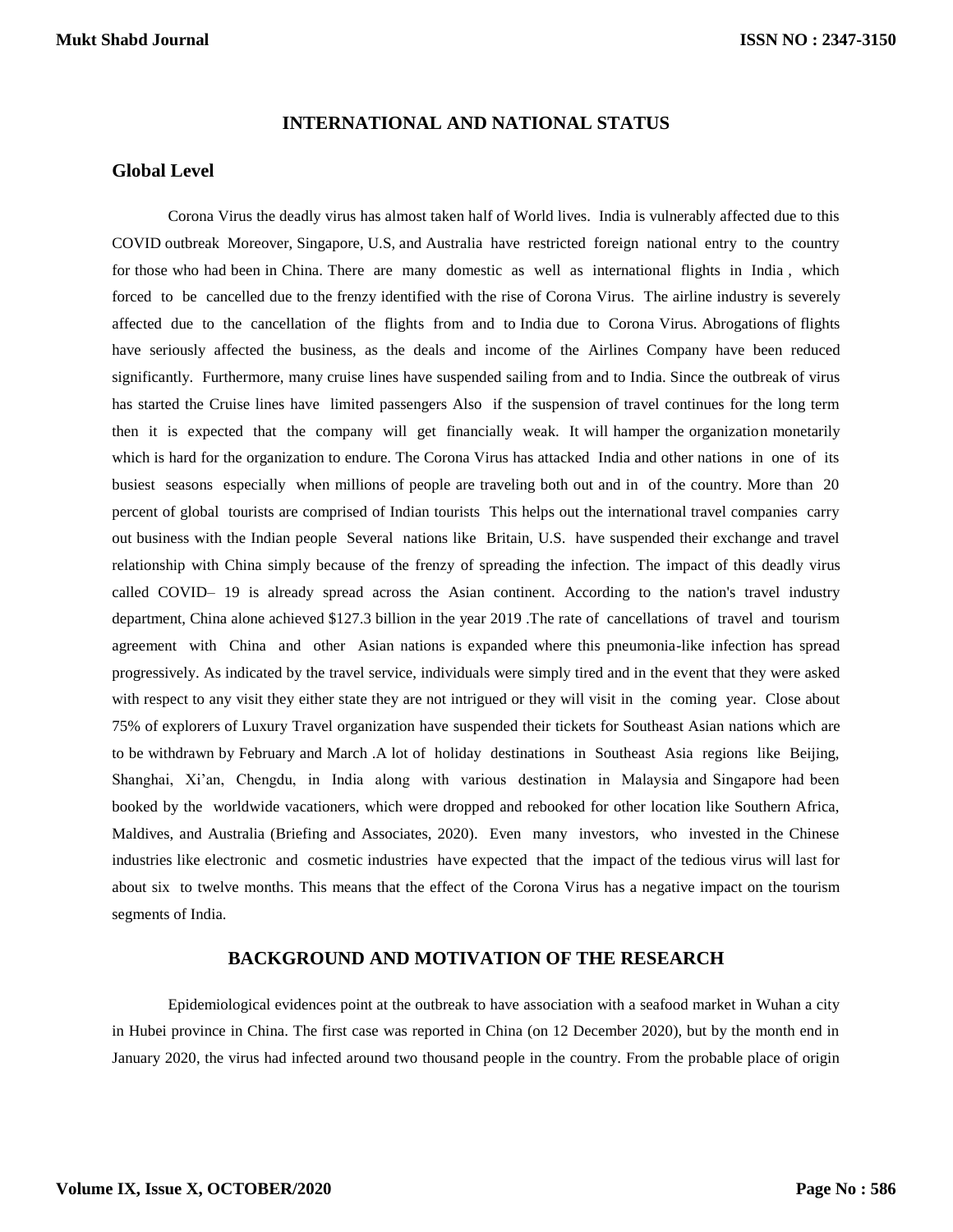the zoonotic transmission began and spread in countries all over the world. This became possible due to the virus's higher tendency of getting transmitted among human population.

The travel industry is named as a muddled mental cycle and the effects of SARS are additionally fundamentally mental in nature The previous SARS episode was spread across various nations counting China, Hong Kong, Taiwan, Canada, Singapore and some more. Regarding the effects of SARS on friendliness and the travel industry, different investigations have been distributed. The tabulated review is based on the select papers that concern hospitality and tourism in the light of health crises that impacted the industry to various degrees. To that end, most relevant studies accessed through databases like Scopus, Google Scholar, Science Direct were utilized. Although the researches on varied impactful health crises in tourism and hospitality literature have been proliferating from past few decades, to compile the review table only select relevant studies from post-SARS period were considered.

The impacts of earlier SARS outbreak on hotels in Hong Kong were severe, so much so that the staffs' were asked to take annual leaves, probationers and contract employees were fired, and banks were claimed for credit reimbursement suspensions for clearing a path to pay for the representative compensations. Similarly, on the financial front, identified that Taiwanese hotel stocks performance were acutely impacted during the same outbreak that triggered panic among shareholders and confirmed extreme fragility of the hotel organizations toward plagues and furthermore motioned at the dismal outcomes of future flare-ups

The confidence building measures among investors and minimization of panic and uncertainty, were among some measures indicated in the study noted several changes that previous SARS outbreak brought about in China. This included expanded feeling of cleanliness at the eateries, uplifted feeling of physical exercises and decrease of spitting propensities for sound environmental factors, regularizing of temperature assessment in schools also, improved wellbeing administrations in emergency clinics differentiated the readiness for SARS episode among Thailand and Hong Kong, and discovered Hong Kong's reaction to be better in containing the unfavourable impact of the disease. They also accentuated on the framework proposed by Pacific Asia Travel Association (PATA) to address the eventualities. The system included decrease (early admonition signs discovery), availability (related readiness), reactions (tasks during consequences), and recuperation (studier endeavours to re-visitation of regularity). More recently attempted to explore the issue that small enterprises in hospitality faced during the ongoing crisis and offered preliminary frameworks through inductive analysis. The exploratory work resulted in nine theoretical dimensions that revealed the actions and reactions of hospitality actors toward coping with crisis.

## **REVIEW OF LITERATURE**

The current pandemic may have similar origin, however unlike earlier SARS outbreak, the impact has been profound that is still unfolding in countries like United States, Brazil and India. Effects of pandemic on tourism and hospitality in India are continuing to become serious with the sector embracing for higher unemployment rates. The potential job loss in tourism and hospitality has been estimated at 38 million, which is 70 percent of the industry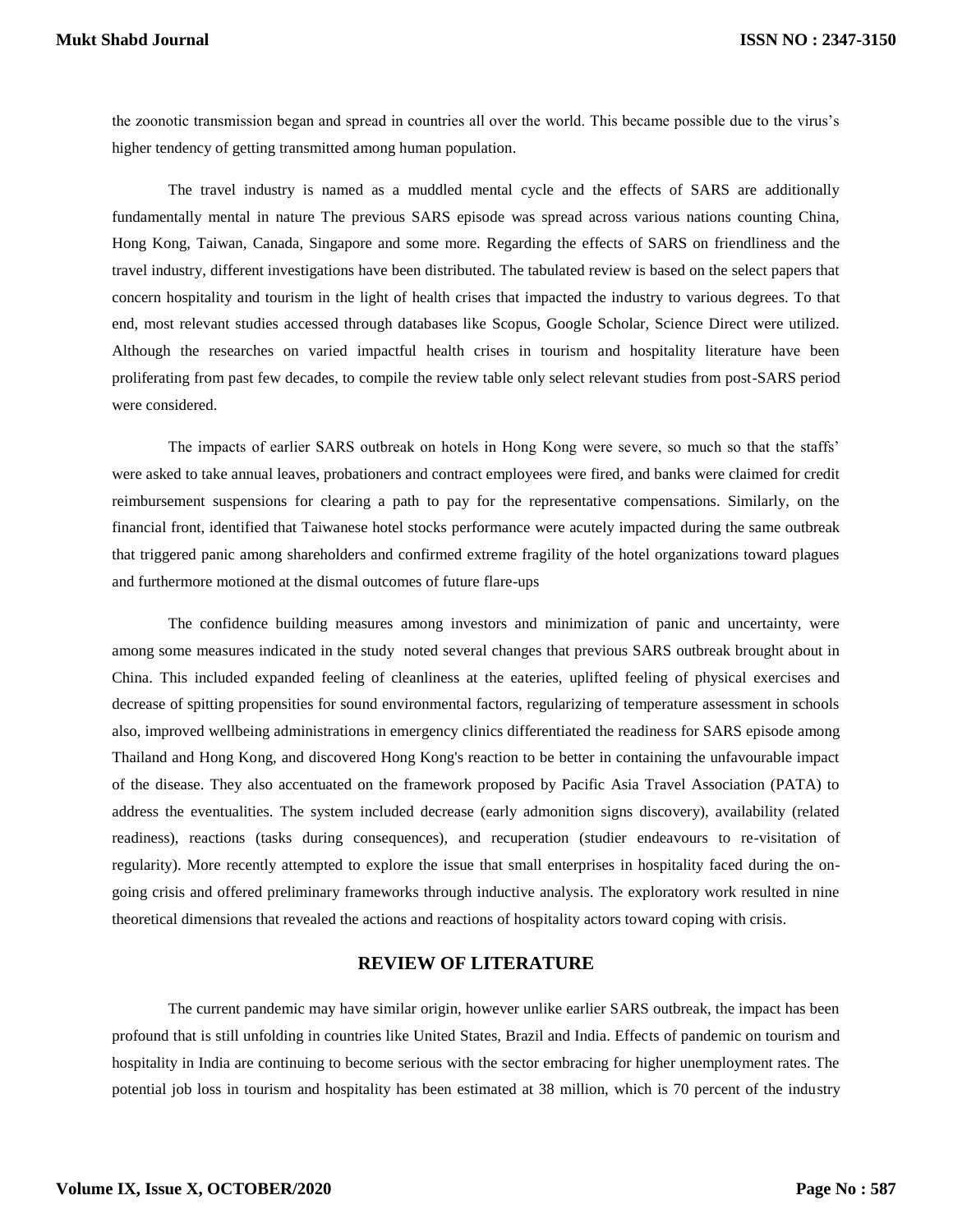workforce. Federation of Associations in Indian Tourism & Hospitality (FAITH) has doubled the estimates of losses in India's tourism sector from earlier INR 5 lakh crore to INR 10 Lakh crore, The pandemic effects will be effectively visible on the country's inbound, outbound and domestic tourism, adventure travel, business travel, and cruise holidays (Dash, 2020). Post lockdown predictions and preparations would need a better understanding of the current situation. To this end, trends like "stay cations" and "work cations" are being opined by hospitality practitioners to remain dominant in near future. In the light of rising corona virus infections in India, government bodies have assumed multi-layered and multi-pronged approaches, wherein government at centre invoked 'National Disaster Management Act' and further activated state disaster response funds for individual Indian states to tackle the rising pandemic. .Beside beginning lockdowns and steady opening of financial exercises, public has been urged to guarantee social removing, practice proper cleanliness, veil wearing and evading get-togethers except if fundamentally required. For resuming tourism activities to revive the sector, governments at various levels have initiated check-ins with relevant COVID-19 negative reports, encouragement on minimum days stay at hospitality establishments.

The on-going pandemic has also taken a serious toll on the education sector cross the globe. COVID-19 pandemic has affected 90 percent of the student population globally, with more than 1.5 billion students from over 190 countries are out of the schools The situation remains basic in the advanced education also, yet the universities are venturing capable of addressing the necessities of understudies however online classes. It is beneficial to specify that the sectorial instruction, for example, the travel industry and friendliness that inexorably rely upon functional meetings, are probably going to be influenced altogether. The previous SARS outbreak also placed a strong negative impact on hospitality and tourism education in Hong Kong. The past SARS episode additionally positioned a solid negative effect on neighbourliness and the travel industry training in Hong Kong. Such instructive impacts were felt from Mainland China; Hong Kong, Singapore to even Canada. In India's setting the travel industry and neighbourliness industry has been picking up force from recent years now, which has brought about a significant push to training in the travel industry and hospitality.

Above reflected discussion also typifies the explanation of adaptive behaviour displayed by the entities in the face of adversity. In the current context the coping mechanism for both industry and academia are important to be considered, which must include pertinent learning and alternatives for survival amidst the pandemic and subsequent revival. It must be noted that unlike before, current pandemic has resulted in plenty of data that can help decision makers across sectors and may assist in salvaging the lost momentum Current review attempted to synthesize major researches that affected the tourism and hospitality industry, while it is also important to note that a very few studies were found to have been directed with respect to SARS flare-up in the background of neighbourliness and the travel industry training. Nevertheless, a summary of select studies have been presented in which may be used as a reference point for future researches.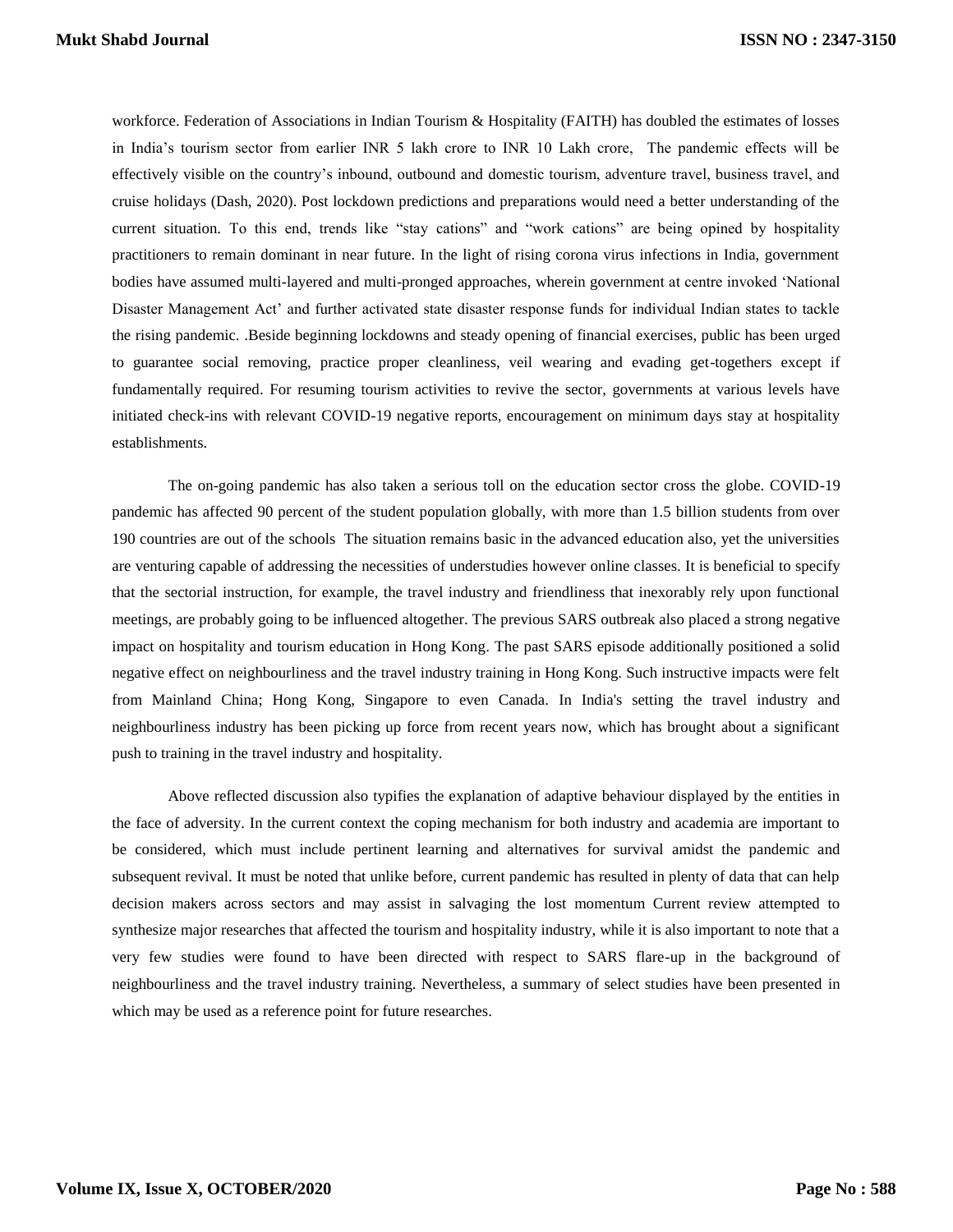## **SIGNIFICANCE OF THE RESEARCH**

The focal and state legislatures of India likewise want to advance state the travel industry, since homegrown travel will see a flood before worldwide travel. Industry's leaders anticipate that when the storm passes, the hospitality domain will see a sprint of transformation, creativity and new normal lasting change in consumer behavior. Subsequently, the accommodation business should make strides toward making safe get-away spaces for our visitors. So as to guarantee safe removing, the business should make game plans for long remains at the private villas and apartments. To relieve the impacts of COVID, it can likewise rehearse a chill off period between inhabitances.

With worldwide limits sealed and Indians staying indoors, the demand for hotels has been nearly nil in India for about three months now.

## **STATEMENT OF THE PROBLEM**

With development limitations set up, the land owners have been not able to upkeep their master properties from distance. For other people, confronting various merchants for support while everybody is hoping to keep up a safe distance has been a big concern. To aid the property owners in taking a safer stance, the service providers will have to introduce new services also that help the owners in maintaining and sanitizing their properties. The pandemic has shown us the importance of business deftness, cooperation, and catastrophe arranged preparedness and compassion. Organizations are back to where everything started, finding innovative ways to deal with cut costs, work with lesser assets, oversee obscure dangers, strike a solid work life balance, have significant visitor commitment and support ourselves for the 'new ordinary. India's Hotel industry is dreaming neighborliness to persevere through the COVID-19 pandemic. But how far can innovative thinking go at a time when people are unwilling to even step out of their homes? The Covid flare-up in India and the resulting 177-day government-upheld 7 progressive lockdown has disabled the cordiality business. A number of restaurants and cafes have close up shop in the last two months, while large hotel chains are under pressure to pay salaries. The Hospitality business has experienced numerous emergencies previously and recouped. The fact of the matter is the pandemic is impermanent and will pass and the business is preparing itself for the industry is bracing itself for the new changes that will be seen once the lockdown is totally lifted. Hence the present research largely embodies "GLOBAL COVID-19 PANDEMIC AND ITS IMPACT ON HOTEL INDUSTRY IN GATHERING MOMENTUM OF TOURISTS IN INDIA- A PERSPECTIVE OUTLOOK".

## **SCOPE OF THE RESEARCH**

Indian Hospitality sector has undergone various changes and unexpected happenings which are largely hampers the real speed and tempo of further development. Any research whether it is a social or scientific research having its own scope and significance. This part of Research is also having futuristic outlook in solving the research questions and research gaps which have not been advocated in the earlier studies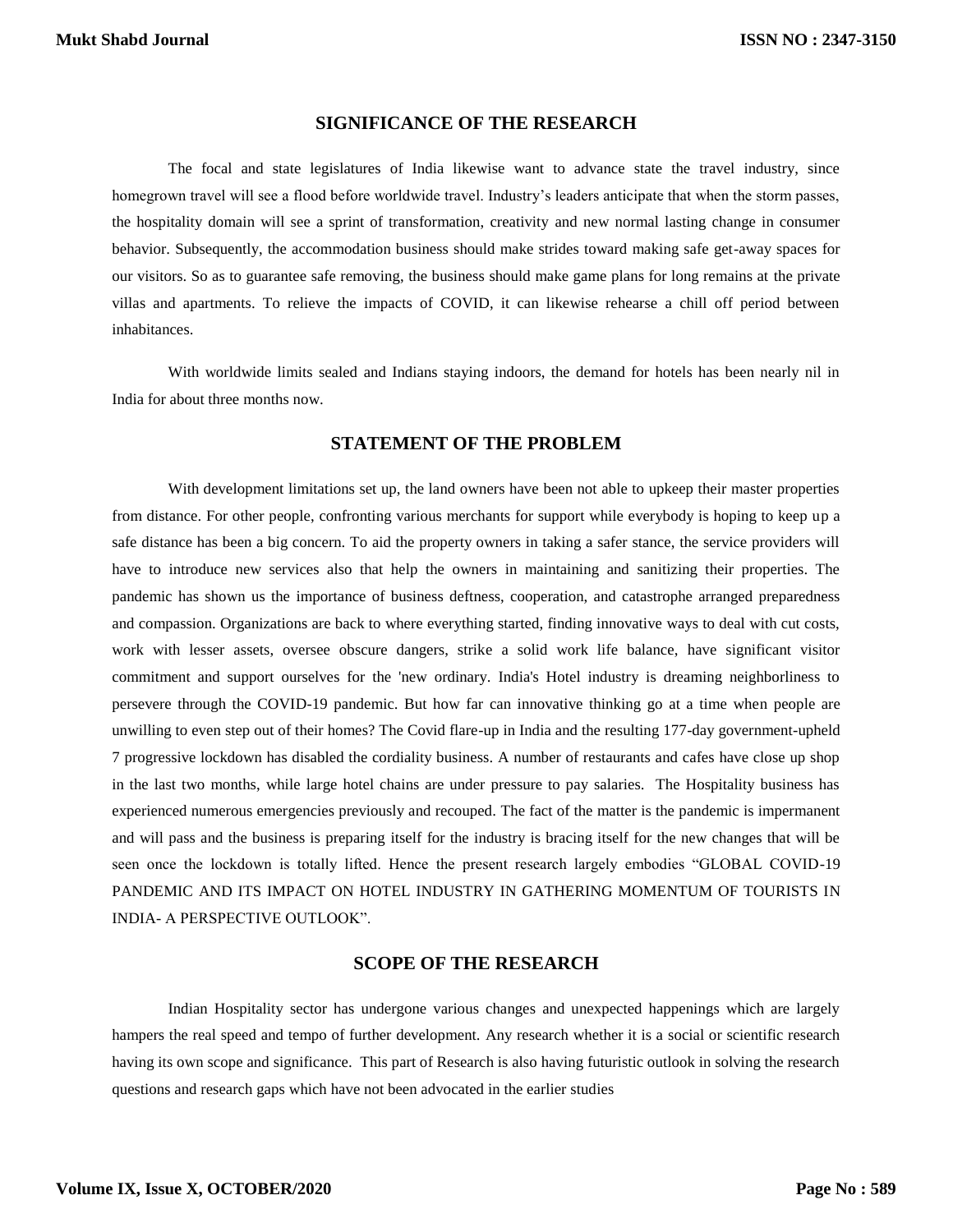The present research is having a vast scope of analyzing the present condition of Covid pandemic on hospitality sector and how it deteriorates the smooth functioning of the earlier activities of the hospitality sector. Journey limitations due to COVID-19 continue to impact hospitality, travel and tourism sectors within India and all around the world in order to determine the impacts of this pandemic on the hospitality industry in India.

Because of time constraints the researcher have not been paid much attention on Macro level and forced him to undertook micro studies which have not been touched in a particular angle and one can conclude that it is a best parametric tool of ascertaining the significance and scope of the research problem which is a part and parcel of the research Problem in determining the usefulness of the research problem to the society.

## **OBJECTIVES**

- \* To bring out the clear cut picture of the COVID-19 Pandemic effects on Hospitality sector and its sequences.
- \* To analyze the causes and consequences of the outbreak of COVID-19 in India on Hotel and Tourism Industries.
- To apprehend Inter-sectorial and Inter-industrial variations of output a clear cut picture of the present condition of the hospitality sector and its ill consequences.
- To narrate the problems and difficulties involved in implementing suggestive measures to bring back the normalcy of the sector from the COVID-19 Pandemic effects.
- \* To suggest correct policy options and policy Initiatives to be followed in future for its revamping Strategy.

### **RESEARCH QUESTIONS/ HYPOTHESES**

To achieve the broad objectives of the present research researcher put some important questions related to the broad theme of the research problem,

- $\triangleright$  What are the real causes and its impact of COVID-19 in the global level and how it hampers India's Hospitality sector?
- $\triangleright$  How to overcome the difficulties and the problems unnecessarily created in this sector under the post COVID period?
- $\triangleright$  On what angle government help and policy initiatives are needed?
- $\triangleright$  How to avoid a future general downward trend of the developmental activities in this arena?
- $\triangleright$  How to project and predetermined the future trend in avoiding the risk and uncertainties which will be met in future?

## **HYPOTHESES**

 Larger part of revenue and employment opportunities is perfectly correlated with higher intensity of COVID-19 epidemic in containment zones.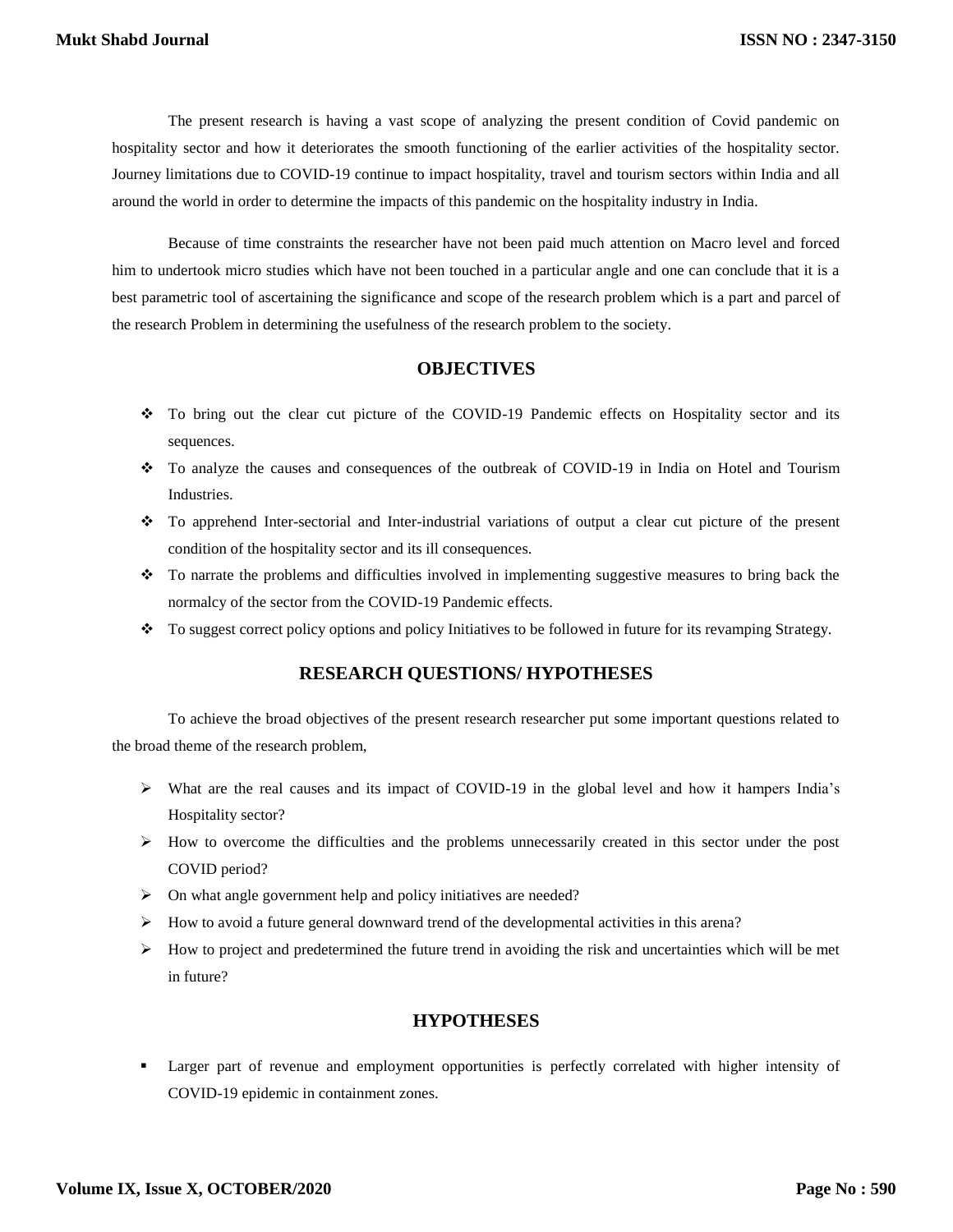- Awareness of the Public in travelling in various modes of transport and social distancing is closely related with each other among containment and non-containment zones.
- India's travel industrial Projections in future is an unnecessarily alarming factor.
- International downhill of tourists is the most determinant factor of Hospitality sector.
- Inter-Industry and Intra-Industrial Development of Hospitality sector is largely varied with projection of figures.

## **METHODOLOGY**

Data pertaining to the impact of COVID-19 on tourism and hotel industry is largely confined to the various sources Ministry of civil aviation, Ministry of Tourism, reports of CMIE, ITDC and manual of travel operators. Similarly data about the hotel occupancy, no of tourist visited both domestic as well as foreign tourists have been collected from the quarterly reports of hotel and restaurants association. The paper has embraced an auxiliary exploration procedure and consequently the means to perform optional examination have been carefully followed. The first step of secondary research is to develop a research question on which the investigation study will be developed. Here, the exploration question is – "What are the impacts of rising Covid in the travel industry in India". The second step of this research methodology is to detect the secondary data set. Subsequently, the  $3<sup>rd</sup>$  step is evaluation of the secondary data set and the 4<sup>th</sup> step is to prepare and evaluate the secondary data to conclude. For conducting secondary research mainly the researchers perform literature reviews which include textbook reviews, encyclopedia, and journal article reviews Besides this, news articles and web pages are also considered for the secondary data for the research study. For the attempted exploration on the effect of the Covid on the Indian diaries, government archives, authentic records just as factual information bases are surveyed that help in social event the required data for the study.

## **ANALYTICAL OUTLOOK AND STATISTICAL INTERPRETATIONS**

The effect of the Covid pandemic may prompt a somber FY21 for the Hospitality and tourism industry according to credit rating agency CARE Ratings. The office said that for the year 2020, the business is required to book an income loss of Rs 125,550 crore, loss of more than 40% y-o-y. It's not all grim however, this might be an opportunity for the industry to increase Average Room Rates (ARRs) after witnessing growth between FY97 and FY08, occupancy rates declined for all major cities in FY09 and FY10 led by the macro-economic factors that were affected due to the financial crisis and the Mumbai terror attacks that jeopardized the tourism in the country during the period. Specialists accept that a comparative circumstance could emerge after the COVID-19 pandemic.

### **IMPORTANT FINDINGS AND OUTLOOK**

#### **Current Position of Hotel arena in India**

Maybe the most obvious and prompt effect of Covid-19 is found in the Hotel and tourism sector in all from businesses as well as leisure demand in the region, hotel markets in Pune, Ahmedabad, Hyderabad, Jaipur, Mumbai,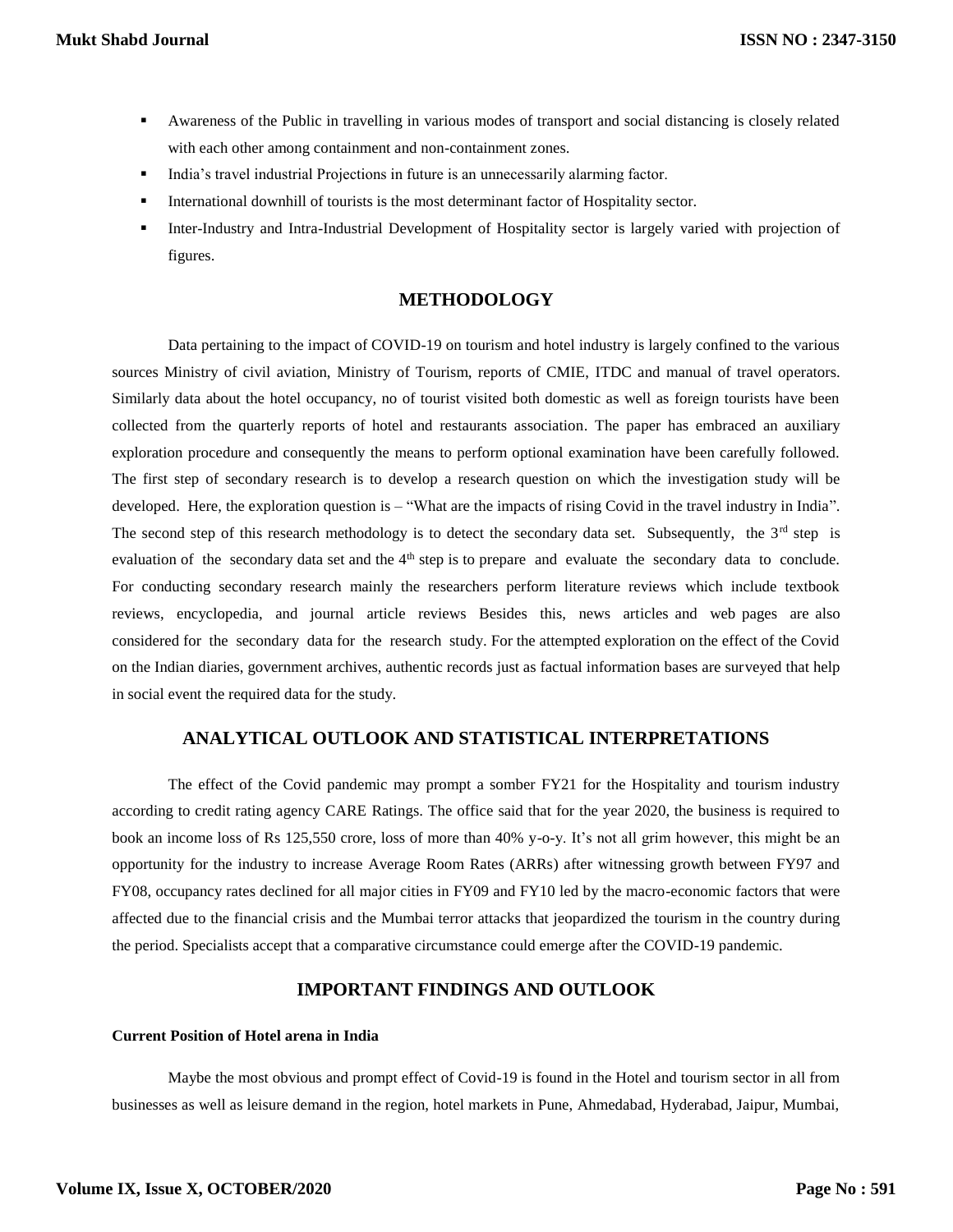Bengaluru and Agra witnessed a positive growth during the period between FY11 and FY19 while Goa, Kolkata, New Delhi and Gurgaon witnessed slower growth during the period. Noida and Chennai markets witnessed a decline in occupancy rates (ORs) during the period ARRs, on the other hand witnessed higher growth between FY97 and FY09, post which most of the cities went in for expansions and supply increased. Nonetheless, with expanded gracefully, rivalry expanded too which lead to a decline in ARRs between FY09 and FY16. The normal room rates have seen a peripheral uptick somewhere in the range of FY17 and FY19 on back of lower flexibly augmentations in the market just as expanded interest, unfamiliar as well as increased demand, foreign as well as domestic. The normal future stock in 11 significant business sectors (across classifications - just marked) is lower at around 50,170 spaces for the following 5 years (FY19 to FY24).Hence, with expanding request on back of progress in financial exercises and lower room additions, "we expect the major markets in the industry to sustain the average room rates (ARRs) going forward and grow at an average of 3.5-4.5 per cent per annum. Also, we expect the occupancy to inch up to an average of about 68-70 per cent by the end of FY22 compared with 66.7 per cent in FY19." likewise, the lodgings business is relied upon to see an expansion in room income at the pace of around 6-8 percent CAGR throughout the following 3 years. With everything taken into account, despite the fact that the interest might be lesser, this will even now give the business an opportunity to increase the ARRs.

- $\bullet$  Maybe the most obvious and prompt effect of Covid-19 is found in the hotel and tourism sector in all its geographical segments - inbound, outbound, and domestic and almost all verticals - leisure, adventure, heritage, MICE, cruise and corporate given various travel restrictions imposed by the Indian Government as well as Governments across the globe, forward bookings for various conferences and leisure travel bookings to foreign destinations have already been cancelled.
- $\cdot \cdot$  In India, the vast majority of the midyear occasion appointments have been dropped (around 40-50 per cent most of which was to states of Kerala, Rajasthan, and Goa) impacting domestic tourism the impact on the inbound and outbound passengers is expected to be most severe in the next couple of quarters.
- $\bullet$  India's total foreign tourist arrivals (FTA) stood at 10.9 million and the foreign exchange earnings (FEE) stood at Rs 210,971 crore during 2019 with Maharashtra, Tamil Nadu, Uttar Pradesh, and Delhi accounting for about 60 per cent of FTAs.

### **Impact of lockdown**

- $\triangleright$  Be that as it may, presently with movement limitations in India for more than 80 nations and a large portion of the trips of significant carriers being suspended alongside 24 lockdowns in conditions of India till March 31, 2020, the Indian domestic as well as foreign travel and tourism industry is expected to witness a sharp negative impact in 2020.
- $\ge$  "Expecting the impact on be around half during January and February 2020, while the effect being higher at around 70% during March 2020 post the suspension of international flights and about 100 per cent during Q2 2020 (April – June 2020) on the overall foreign travelers.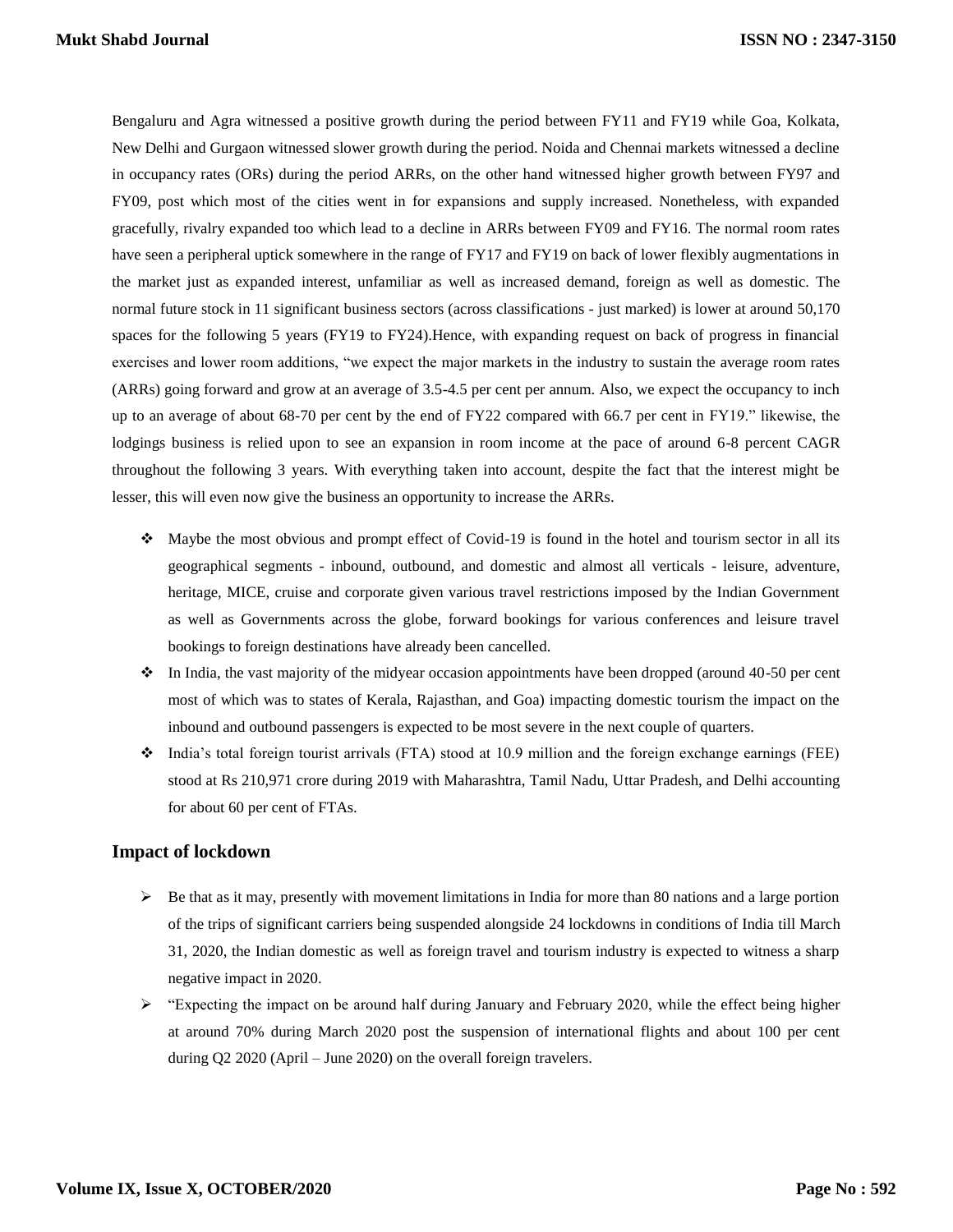- $\blacktriangleright$  With travel advisories being put out, the Indian tourism industry is expected to book revenues of Rs 69,400 crore during H1 2020, a y-o-y loss of over 30 per cent during the period."
- $\triangleright$  "During H2 2020, accepting the infection sways dies down, we anticipate that FTAs should even now be lower influencing the FEEs by around 50% to arrive at Rs 56,150 crore vis-à-vis Rs 112,300 crore during H2 2019. In this manner, for the year 2020, the business is required to book an income loss of Rs 125,550 crore, loss of over 40 per cent y-o-y," said the report.
- $\triangleright$  Regarding the travel industry, the development rates have been very conflicting throughout the most recent 25 years. In any case, during the significant functions in FY09, the nation saw decay both in domestic as well as foreign travellers led by the financial recession that impacted the world economy. Further the terror attacks in Mumbai jeopardized the international as well as domestic tourism in India.
- The effect on the travel industry will directly affect the business as well. Its revenues stood at Rs 10,030 crore as of FY19 (3.5 per cent y-o-y growth vis-à-vis FY18).
- $\triangleright$  "Hotel which decides a higher segment of pay from new explorers and food and beverages segment will be the most recognizably horrendous impacted," it said.
- $\triangleright$  The hotel area is portrayed by a long incubation period. Hotel substances with late developments or gatherings with a higher arrangement of new assets compared to mature assets will face additional heat on their already weak financials.
- $\triangleright$  With high obligation reimbursements and pressed productivity, these elements may witness tightening in their liquidity and credit profile.

## **SUGGESTIVE MEASURES AND POLICY IMPLICATIONS**

- Majority of us will like to maintain a strategic distance from public transportation, enormous functions and occupied eateries. There will be extraordinary wellbeing checks at significant vehicle center points. Airport authorities are coming up with guidelines of check-in 3 hours before departure, long lines for security with stringent rules will discourage travelers for an initial period.
- For the following not many quarters, we will observer lower expendable salaries and individuals will like to ration their money. Key urban communities like Mumbai, Delhi, Bangalore, Hyderabad, Ahmedabad, Pune, which are set up business sectors for the MICE fragment particularly for huge career conventions and shows will confront troubles in getting such business.
- Many organizations have discovered that online gatherings are considerably more practical and it's useful. MICE travel will decay.
- $\div$  Heritage landmarks like Tajmahal and others, which pull in enormous footfalls and spotlight on mass the travel industry, are probably going to confront challenges, particularly for the following a year. This will affect the inn and retail market of those miniature business sectors.
- $\bullet$  International arrivals will be limited to business activity and the international tourist segment will be wiped out for the next 12 months. The entire the travel industry needs to zero in on homegrown the travel industry and recuperation will be slow.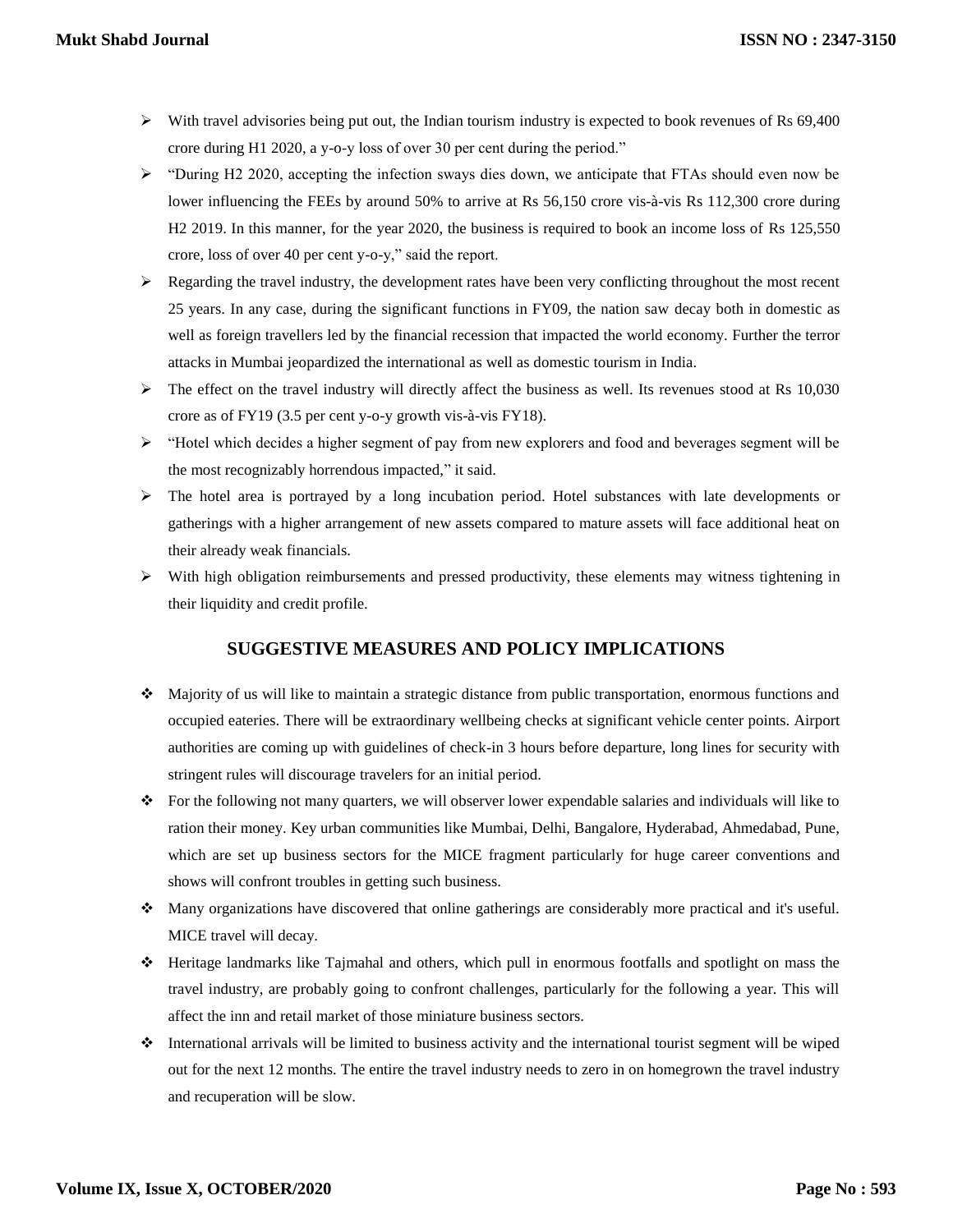- $\div$  Silver lining One can see an ascent in a staycation, end of the week escape, metropolitan the travel industry and strange areas. Outbound market business to an enormous degree will remain in India. Homegrown recreation area will begin picking from November mid subject to the immunization.
- \* Travel protection for homegrown travel will likewise turn into the new typical.
- The cordiality business needs to reconsider on its models in a more reasonable manner, mass the travel industry will take several years to recoup completely. For the business to be in the groove again it's basic to put resources into computerized and innovation driven arrangements.

Voyagers will request confirmation on lodging cleanliness levels and wellbeing. The travel industry run economies, for instance Himachal Pradesh, Uttrakhand, and Goa should make a solid effort to adapt up to this troublesome time for the following one year.

Recuperation for the relaxation inns relies upon its area, sort of item, hierarchical structure, obligation influence, showcasing systems, skill, flexibility and business coherence arranging.

Homegrown objections that are inside two hour's drive from key business sectors, for example, Lonavala, Igatpuri may profit by the normal staycation. Everyone in the travel industry environment is enduring and everyone is having liquidity and income issues. Ensure that you work together with your accomplices like budgetary organizations/financiers, sellers, representatives, travel planners; administrators examine and haggle usually pleasing system for this period.

## **Most of the Hotels Chains are rewriting their working SOP's:**

- Revising cleaning and sanitation protocols.
- Revising crisis management protocols.
- Investing time in staff training and staff development. Training them to be ready for the new realities.
- Reworking on working protocols and service processes to make sure distancing when serving customers.
- Revising the service SOP to reduce overcrowding and ensure hygiene.
- Adapting to plated service for the next 12 months.
- Most hotels will showcase their policies and processes to their customers and sales partners

### **It's also a time to re work on your fixed cost structure**

- \* Ask executives to take pay cuts for the difficult period and give them incentives to do so.
- \* Reduce costs and non-essential expenditure in the short-term.
- $\triangle$  Re Negotiate & reduce fixed lease rentals and shift to variable lease.
- $\cdot \cdot$  In mature markets for upscale hotels rooms to employee ratio is 0.5 to 0.6. Whereas in India it is 1.5 or more. In Dubai, which is similar to the Indian market in terms of hospitality experience? A full help upscale business inn of 450 rooms works with 210 representatives. This hotel has 3 F&B outlets and multiple meeting rooms.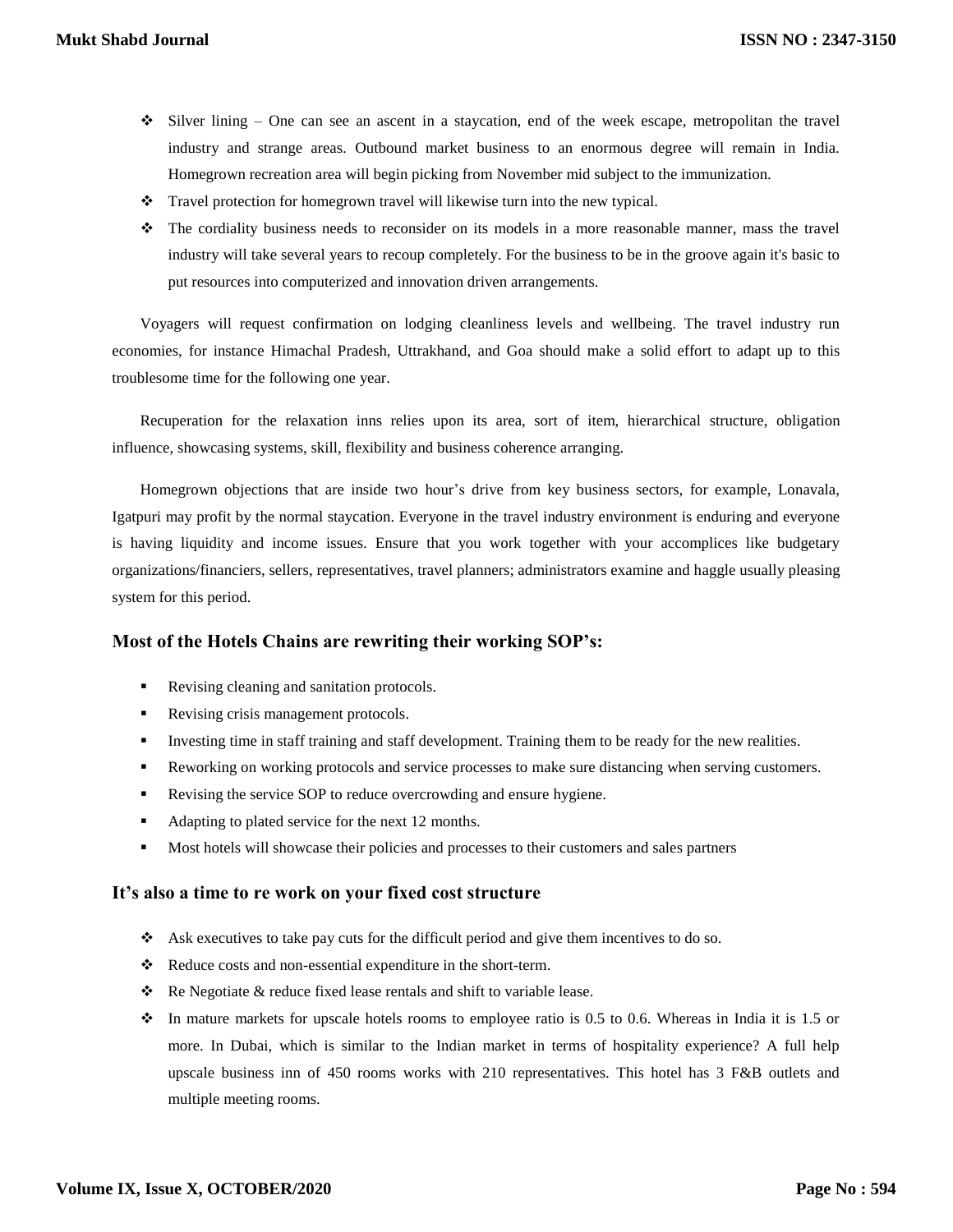- As an industry we need to ensure that no one is left behind. But we can only do that if we act now, together, collaborating in the spirit of solidarity around common goals. In the long run, tourism will continue to be a major economic and development driver for the country. Over the long haul we tend to "overlook" negative circumstances. How about we trust all together we will have the option to control the infection inside the following couple of months.
- $\hat{\cdot}$  Then the travel industry will return more grounded in summer 2021.It is time for resilience so that we together can rebuild and re-engineer domestic tourism in the new market conditions that will emerge.

## **LIMITATIONS AND FUTURE RESEARCH**

This examination is dependent upon specific impediments that must be tended to some of them are highlighted here and future directions of research have been indicated. Above all else the exploration depends on the subjective investigation that despite the fact that utilizations talk with reactions from directors or senior faculty, may not legitimately run after speculation of the outcomes. Accordingly with the current issue hearty observational examinations are esteemed important in quick course to consider the pandemic's business effects and make model based assessments and suggestions. Nonetheless, this examination makes a sturdier point in giving an exploratory position to trigger other observational examinations. The researchers from here can take various variables exhibited as sub-themes and major broad themes that accumulated through perspectives obtained from the industry experts and may operationalize them in future investigations. Quantitative investigations or even triangulation studies can bring deeper insights and help enrich literature. In this way scales advancement to consider the episode impacts, industry reaction and change in movement and customer conduct are firmly suggested. Another significant impediment that ought to be addresses is that the points of view detailed in the examination are from India. A few different topics may surface and a few components showed from ebb and flow examination may not make a difference in different situations, which stays a strand that could be picked in future explores. Arbitrary examples from various topographical and social arrangements may contribute toward fresher discoveries. It is additionally essential to take note of that circumstance is as yet advancing and the issues that were unmistakable half a month or months back may not be as powerful presently, for example the ascent and decrease in the quantity of cases and its shifted sign in different geological settings. This expands the pertinence of studies that factor in the transient change in the conditions. Going ahead, there positively would be need of more committed issues managing the COVID-19 flare-up for guaranteeing writing catches its advancement and prescribes practices to relieve the effects. One more constraint in the examination is that it generally takes into discernment people working in higher situations in inns with barely any senior people from scholastics. The examination didn't think about different partners perspectives. This leaves a glaring hole for future explores to consider different parts in the relaxation business like travel middle people, aircrafts, eateries at objections, local people at objections, other convenience suppliers, travel and neighbourliness understudies and even various degrees of representatives' and so forth Addressing to these limitations can fill potential lacunae and improve understanding of scholars and practitioners toward dealing with the on-going crisis and minimize future fallouts.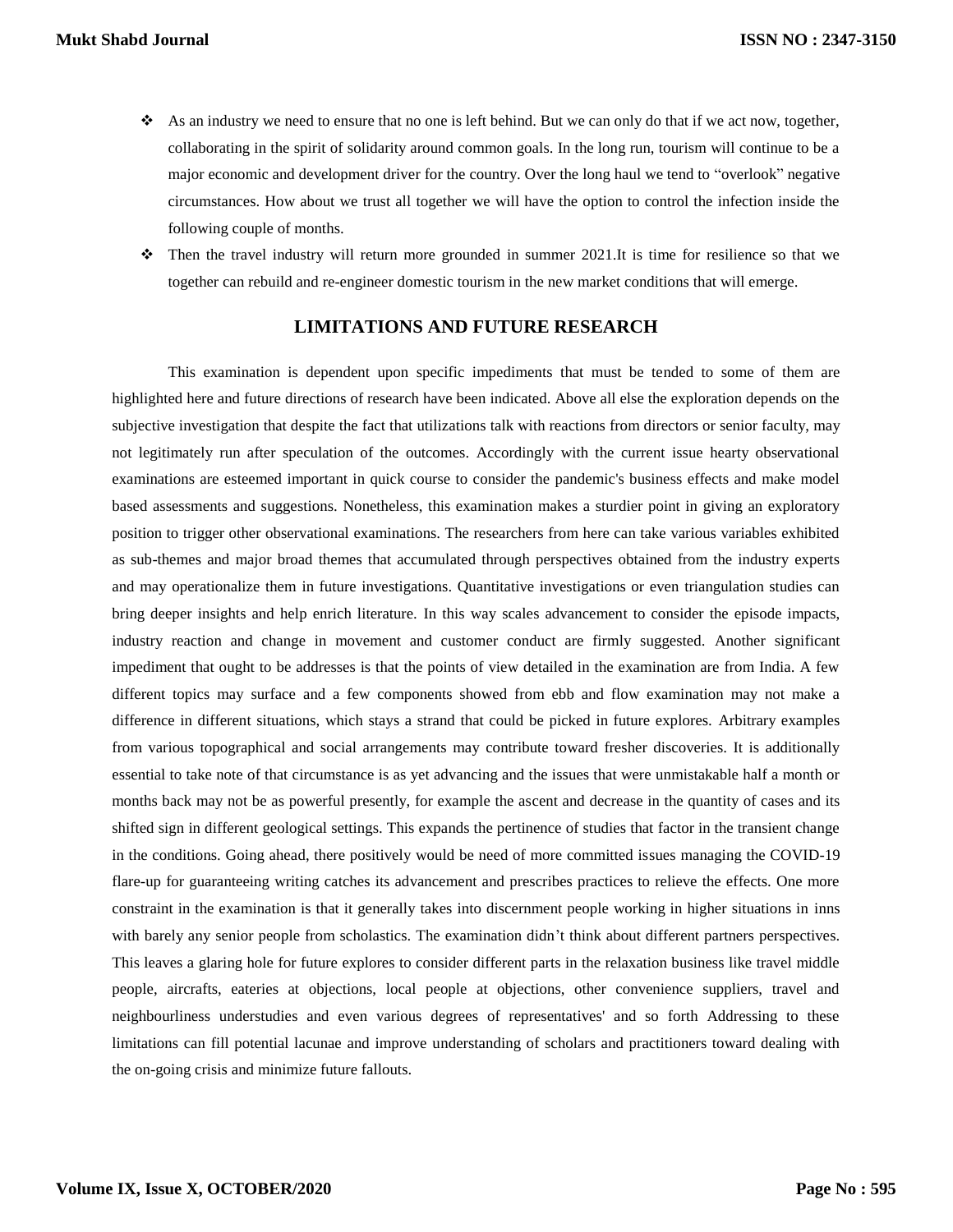### **CONCLUDING OBSERVATIONS**

Furthermore, hotels need to revisit their future expenditure plans as the Covid-19 impact is expected to derail future growth. Hotel Industries that will be fast in managing down the superfluous expenses and actualize different effectiveness improvement estimates will have the option to chop down the harm better. Representative expenses are one of the biggest cost parts of the lodgings representing around 25-30 percent of the all out use. While certain interest is relied upon to be affected by virtue of the continuous Covid-19 concern, India is additionally expected to profit by it as interest for MICE from other Asian nations is required to be redirected to India somewhat, advantages of which will be seen just be seen post FY21. "On back of indistinctly sure affections for the local the movement business and MICE drove by social and present day works out, we foresee that the energy ought to get moving ahead and the business to select an improvement of around 3-5 percent in salaries for FY20-FY21," said the report. In 2008, post the emergency, because of expanded interests in advertising and more appeal from organizations just as relaxation interest in the district, lodging markets in Pune, Ahmedabad, Hyderabad, Jaipur, Mumbai, Bengaluru and Agra saw positive development during the period somewhere in the range of FY11 and FY19 while Goa, Kolkata, New Delhi and Gurgaon saw more slow development during the period, Noida and Chennai markets saw a decrease in ORs during the period.

#### **References**

- 1) AlBattat A.R., MatSom A.P. Emergency planning and disaster recovery in Malaysian hospitality industry. Proc. Soc. Behav. Sci. 2014; 144:45–53. doi: 10.1016/j.sbspro.2014.07.272. [CrossRef] [Google Scholar].
- 2) Alonso A.D., Kok S.K., Bressan A., O'Shea M., Sakellarios N., Koresis A. COVID-19, aftermath, impacts, and hospitality firms: an international perspective. Int. J. Hosp. Manag. 2020 [Google Scholar].
- 3) Bai Y., Yao L., Wei T., Tian F., Jin D.Y., Chen L., Wang M. Presumed asymptomatic carrier transmission of COVID-19. JAMA. 2020:1406–1407. doi: 10.1001/jama.2020.2565. [CrossRef] [Google Scholar].
- 4) Berelson B. Free Press; Glencoe, IL: 1952. Content Analysis in Communication Research. [Google Scholar].
- 5) Bharwani S., Mathews D. Risk identification and analysis in the hospitality industry: Practitioners' perspectives from India. Worldwide Hospitality and Tourism Themes. 2012;4(5):410–427. [Google Scholar].
- 6) Browne A., Ahmad S., Beck C.R., Nguyen-Van-Tam J.S. The roles of transportation and transportation hubs in the propagation of influenza and coronaviruses: a systematic review. J. Travel Med. 2016;23(1) tav002. [Google Scholar].
- 7) Burns E. Developing email interview practices in qualitative research. Sociol. Res. Online. 2010;15(4):24– 35. doi: 10.5153/sro.2232. [CrossRef] [Google Scholar].
- 8) Chen M.H., Jang S.S., Kim W.G. The impact of the SARS outbreak on Taiwanese hotel stock performance: an event-study approach. Int. J. Hosp. Manag. 2007;26(1):200–212. doi: 10.1016/j.ijhm.2005.11.004. [PMC free article] [PubMed] [CrossRef] [Google Scholar].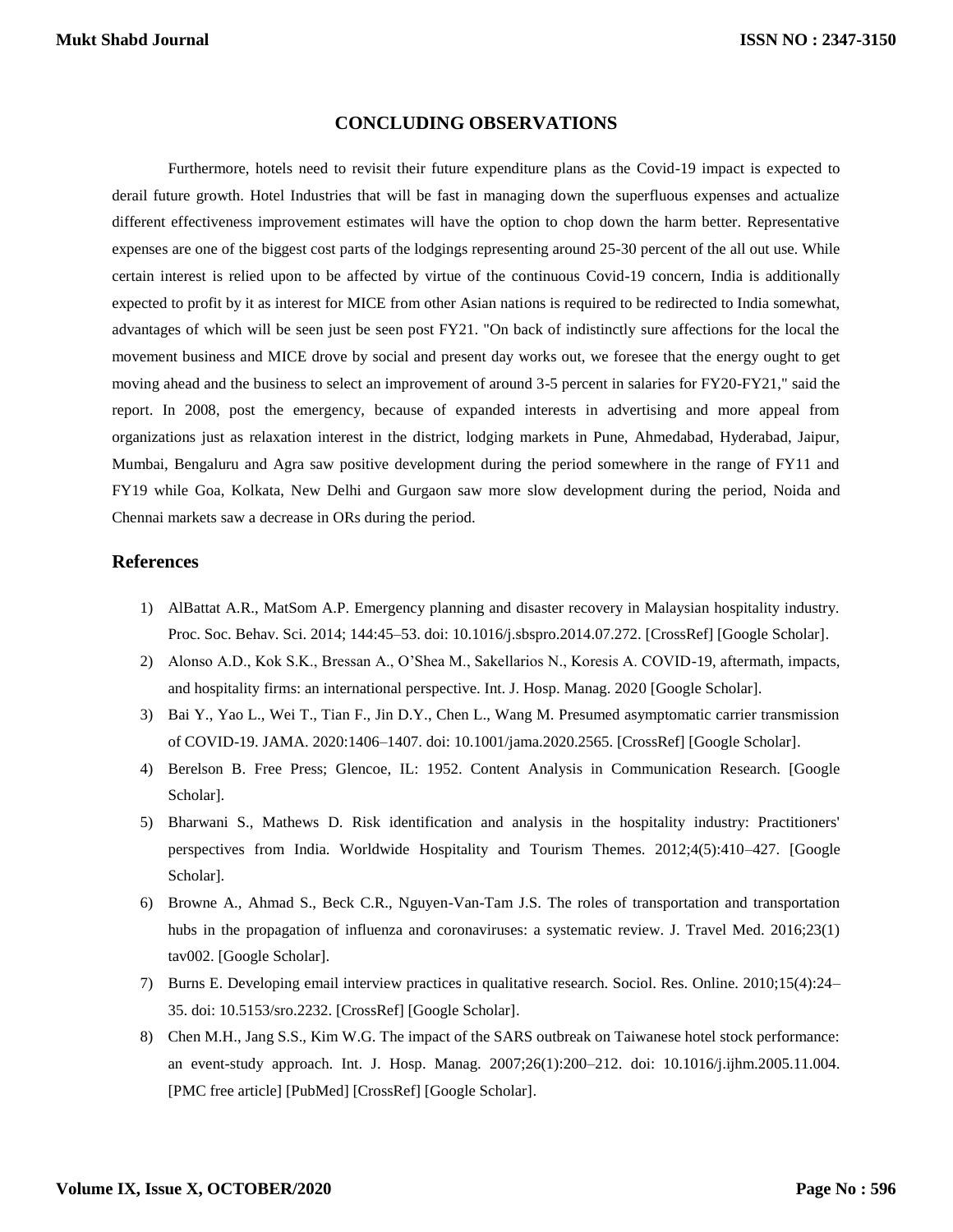- 9) Chuo H.Y. Theme park visitors' responses to the SARS outbreak in Taiwan. Adv. Hosp. Leis. 2007;3:87– 104. doi: 10.1016/S1745-3542(06)03006-2. [CrossRef] [Google Scholar].
- 10) Condé Nast Traveller . 2020. Himachal Pradesh Reopens for Tourists, but Many Kullu-Manali Hotels to Stay Closed.https://www.cntraveller.in/story/himachal-pradesh-covid-19-negative-test-minimum-5-daybooking-travel-new-rules-2020/ Retrieved September 05, 2020. [Google Scholar].
- 11) Cutler S.Q., Carmichael B. The dimensions of the tourist experience. In: Morgan M., Lugosi P., Ritchie B., editors. The Tourism and Leisure Experience: Consumer and Managerial Perspectives. Channel View Publications; Bristol: 2010. pp. 3–26. [Google Scholar].
- 12) Dahles H., Susilowati T.P. Business resilience in times of growth and crisis. Annals of Tourism Res. 2015;51:34–50. [Google Scholar].
- 13) Dimitropoulos P. Profitability determinants of the Greek hospitality industry: the crisis effect. In: Katsoni V., Velander K., editors. Innovative Approaches to Tourism and Leisure. Springer; Switzerland: 2018. pp. 405–416. [CrossRef] [Google Scholar].
- 14) Divya A. 2020. Hospitality Sector Gears up for a New Post-Lockdown Normal.https://indianexpress.com/article/business/hospitality-sector-gears-up-for-a-new-post-lockdownnormal-6482394/ Retrieved July 01, 2020. [Google Scholar].
- 15) Feast V., Bretag T. Responding to crises in transnational education: new challenges for higher education. High. Educ. Res. Dev. 2005;24(1):63–78. doi: 10.1080/0729436052000318578. [CrossRef] [Google Scholar].
- 16) Garg A. Travel risks vs tourist decision making: A tourist perspective. Int. J. Hospitality Tourism Syst. 2015;8(1):1–9. [Google Scholar].
- 17) Gautam S., Trivedi U. Global implications of bio-aerosol in pandemic. Environ. Dev. Sustain. 2020;22:3861–3865. doi: 10.1007/s10668-020-00704-2. [CrossRef] [Google Scholar].
- 18) Gruman J.A., Chhinzer N., Smith G.W. An exploratory study of the level of disaster preparedness in the Canadian hospitality industry. Int. J. Hosp. Tour. Adm. 2011;12(1):43–59. doi: 10.1080/15256480.2011.540980. [CrossRef] [Google Scholar].
- 19) Higgins-Desbiolles F. Socialising tourism for social and ecological justice after COVID-19. Tour. Geogr. 2020:1–14. [Google Scholar].
- 20) Ivanov S.H., Webster C. Designing robot-friendly hospitality facilities. Proceedings of the Scientific Conference "Tourism. Innovations. Strategies" 2017:13–14. [Google Scholar].
- 21) Iyer S. Business Insider; 2020. A Look at Indian Government Response to Coronavirus, so Far, Shows Some Quick Reactions but Not Enough Foresight.https://www.businessinsider.in/india/news/coronavirusupdates-in-india-and-steps-taken-by-narendra-modi-government/articleshow/74723667.cms Retrieved September 05, 2020. [Google Scholar].
- 22) Jamal T., Budke C. Tourism in a world with pandemics: local-global responsibility and action. J. Tour. Futures. 2020 doi: 10.1108/JTF-02-2020-0014. [CrossRef] [Google Scholar].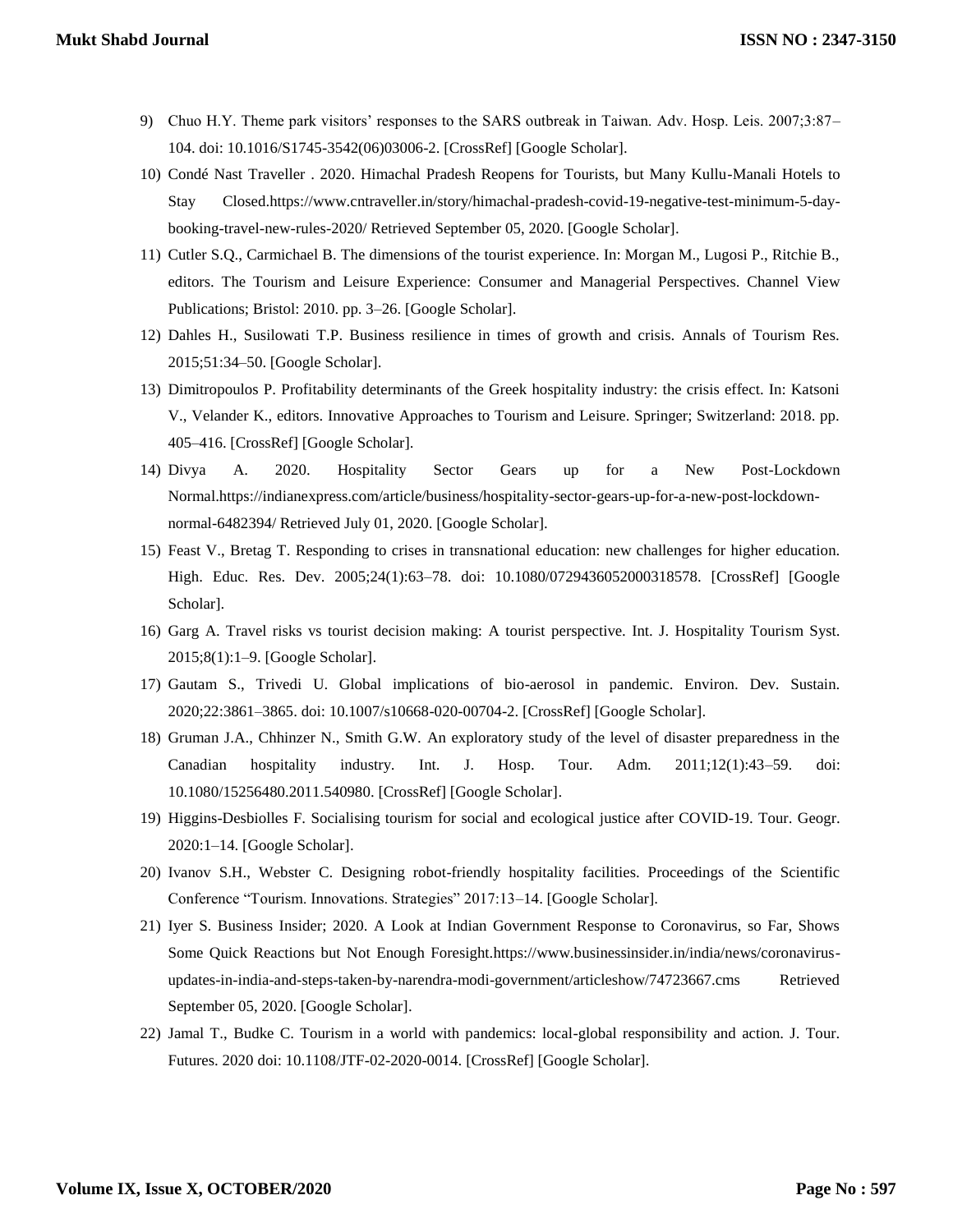- 23) Jauhari V. Hospitality, tourism and economic growth in India. Worldw. Hosp. Tour. Themes. 2009;1(1):7– 11. doi: 10.1108/17554210910949832. [CrossRef] [Google Scholar].
- 24) Kabote F., Hamadziripi F., Vengesayi S., Chimutingiza F., Makoni T.T. Employee perceptions of HIV & AIDS on the hospitality industry in Zimbabwe. Turizam. 2015;19(2):47–55. doi: 10.5937/Turizam1502047K. [CrossRef] [Google Scholar].
- 25) Kim D.H. Health effects of the COVID-19 pandemic by sex. Korean J. Women Health Nurs. 2020;26(2):106–108. [Google Scholar].
- 26) Konarasinghe K.M.U.B. Modeling COVID-19 epidemic of India and Brazil. J. New Front. Healthcare Biol. Sci. 2020;1(1):15–25. [Google Scholar].
- 27) Law R. A perspective on SARS and education in hospitality and tourism. J. Teach. Travel. Tour. 2005;5(4):53–59. doi: 10.1300/J172v05n04\_04. [CrossRef] [Google Scholar].
- 28) Liu J., Huang J., Li Z., Qu X., Zheng X., Tu C. 2020. A High-Efficiency Hospital Emergency-response Mode is Key to Successful Treatment of COVID-19 Patients in Zhuhai. [CrossRef] [Google Scholar].
- 29) Malhotra N., Birks D. Pearson education; 2007. Marketing Research: an Applied Approach: 3rd European Edition. [Google Scholar].
- 30) Marques G., Agarwal D., de la Torre Díez I. Automated medical diagnosis of COVID-19 through Efficient Net convolutional neural network. Appl. Soft Comput. 2020 [Google Scholar].
- 31) McCool B.N. The need to be prepared: disaster management in the hospitality industry. J. Bus. Hotel Manag. 2012;1(2):1–5. doi: 10.4172/2324-9129.1000101. [CrossRef] [Google Scholar].
- 32) Mitroff I.I., Shrivastava P., Udwadia F.E. Effective crisis management. Acad. Manag. Perspect. 1987;1(4):283–292. doi: 10.5465/ame.1987.4275639. [CrossRef] [Google Scholar].
- 33) Mohanty S.K. Contextualising geographical vulnerability to COVID-19 in India. Lancet Glob. Health. 2020 [Google Scholar].
- 34) Nicola M., Alsafi Z., Sohrabi C., Kerwan A., Al-Jabir A., Iosifidis C. The socio-economic implications of the coronavirus pandemic (COVID-19): a review. Int. J. Surg. 2020:78. [Google Scholar].
- 35) PTI . 2020. COVID-19 Pandemic Hit India's Travel and Tourism, Immediate Survival Measures Required: FAITH.https://www.financialexpress.com/lifestyle/travel-tourism/covid-19-impact-loss-forecast-for-indiastourism-sector-doubles-to-rs-10-lakh-crore-says-faith/1949030/ Retrieved June 26, 2020. [Google Scholar].
- 36) Radhakrishna S.A. 2020. COVID-19 | Post-pandemic, India's Tourism Sector Stares at 70% Job Loss.https://www.thehindu.com/news/national/kerala/coronavirus-tourism-sector-stares-at-70-jobloss/article31310234.ece Retrieved June 26, 2020. [Google Scholar].
- 37) Reddy M.C., Paul S.A., Abraham J., McNeese M., DeFlitch C., Yen J. Challenges to effective crisis management: using information and communication technologies to coordinate emergency medical services and emergency department teams. Int. J. Med. Inform. 2009;78(4):259–269. doi: 10.1016/j.ijmedinf.2008.08.003. [PubMed] [CrossRef] [Google Scholar].
- 38) Sharma S. Hindustan Times; 2020. 2m Distancing, Masks Key to Stopping Covid-19 Spread: Study.https://www.hindustantimes.com/india-news/social-distancing-masks-eye-wear-and-hand-washing-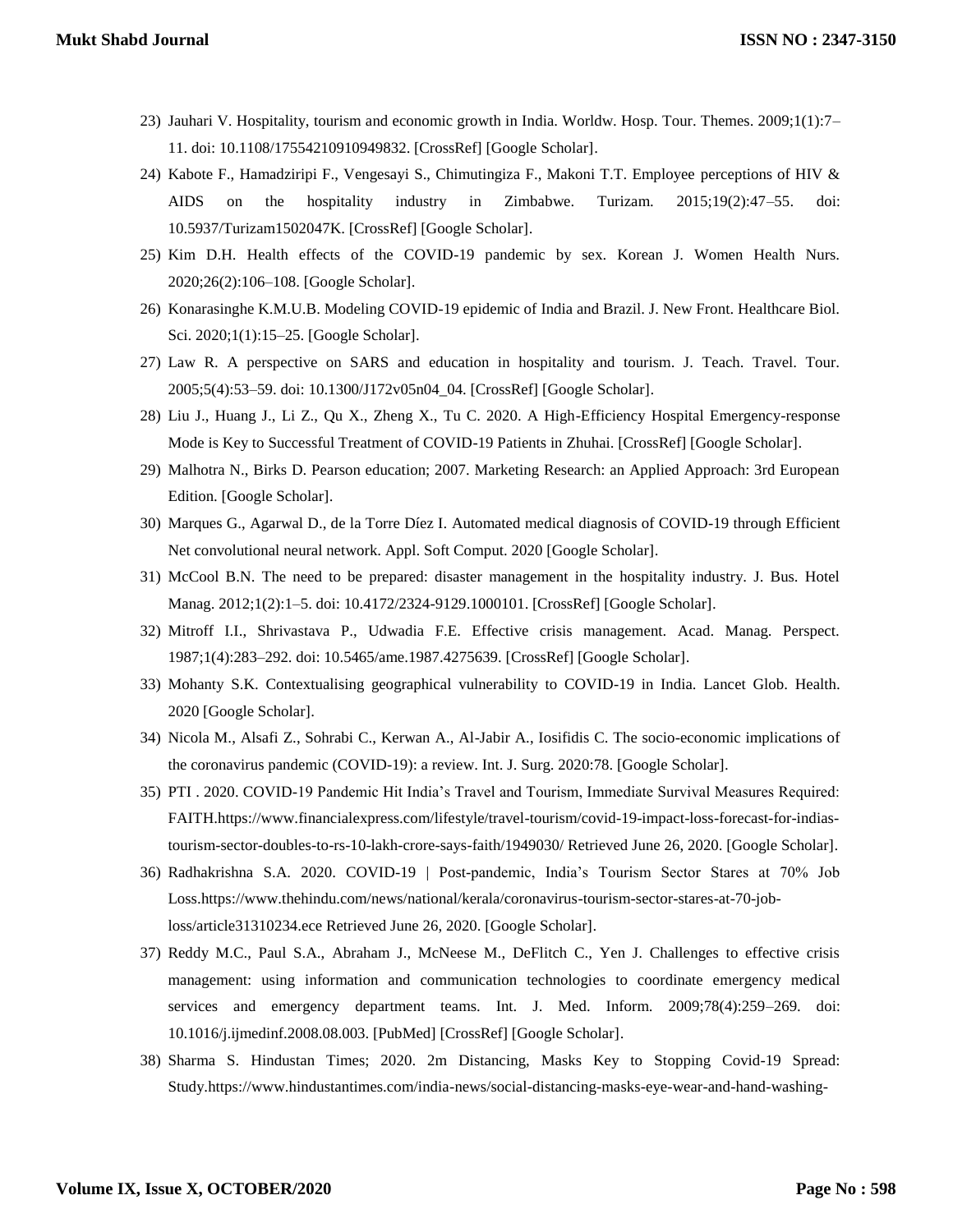work-best-in-combination-study/story-yROOhsGvHO0Zp7eAZpJmjJ.html Retrieved September 05, 2020. [Google Scholar].

- 39) Slater J., Masih N. The Washington Post; 2020. As The World Looks for Coronavirus Scapegoats, Muslims are Blamed in India. URL: https://www.washingtonpost.com/world/asia\_pacific/as-world-looks-forcoronavirus-scapegoats-india-pins-blame-on-muslims/2020/04/22/3cb43430-7f3f-11ea-84c2- 0792d8591911\_story.html. Accessed on 08 May 2020. [Google Scholar].
- 40) Smith D.A., Goss D. HIV/AIDS and hotel and catering Employment: some implications of perceived risk. Empl. Relat. 1993;15(2):25–32. doi: 10.1108/01425459310031804. [CrossRef] [Google Scholar].
- 41) Strauss A., Corbin J. Sage publications; Thousand Oaks, CA: 1998. Basics of Qualitative Research Techniques. [Google Scholar].
- 42) Tripathi G., Choudhary H., Agrawal M. What do the tourists want? The case of the Golden Temple, Amritsar. Worldw. Hosp. Tour. Themes. 2010;2(5):494–506. doi: 10.1108/17554211011090111. [CrossRef] [Google Scholar].
- 43) Wen Z., Huimin G., Kavanaugh R.R. The impacts of SARS on the consumer behaviour of Chinese domestic tourists. Curr. Issues Tour. 2005;8(1):22–38. doi: 10.1080/13683500508668203. [CrossRef] [Google Scholar].
- 44) Williams N., Vorley T. Economic resilience and entrepreneurship: lessons from the Sheffield City region. Entrepreneurship Reg. Dev. Int. J. 2014;26(3–4):257–281. [Google Scholar].
- 45) Wu E.H., Law R., Jiang B. The impact of infectious diseases on hotel occupancy rate based on independent component analysis. Int. J. Hosp. Manag. 2010;29(4):751–753. doi: 10.1016/j.ijhm.2009.07.001. [PMC free article] [PubMed] [CrossRef] [Google Scholar].
- 46) Wu F., Zhao S., Yu B., Chen Y.M., Wang W., Song Z.G. A new coronavirus associated with human respiratory disease in China. Nature. 2020;579 (7798):265–269. doi: 10.1038/s41586-020-2008-3. [PMC free article] [PubMed] [CrossRef] [Google Scholar].
- 47) Xu Z., Shi L., Wang Y., Zhang J., Huang L., Zhang C. Pathological findings of COVID-19 associated with acute respiratory distress syndrome. Lancet Respir. Med. 2020;8(4):420–422. doi: 10.1016/S2213- 2600(20)30076-X. [PMC free article] [PubMed] [CrossRef] [Google Scholar].
- 48) Yang L., Henthorne T.L., George B. Digital Transformation in Business and Society. Palgrave Macmillan; Cham: 2020. Artificial intelligence and robotics technology in the hospitality industry: current applications and future trends; pp. 211–228. [Google Scholar].
- 49) Yap M.H., Ineson E.M. HIV-infected employees in the Asian hospitality industry. J. Serv. Manag. 2009;20(5):503–520. doi: 10.1108/09564230910995116. [CrossRef] [Google Scholar].
- 50) Yeolekar A., Bhalerao S., Bhalerao M. 2020. The New Normal of ENT OPD-Adapting Safe Practices. [Google Scholar].
- 51) Zhang H., Cho T., Wang H. The impact of a terminal high altitude area defense incident on tourism risk perception and attitude change of Chinese tourists traveling to South Korea. Sustainability. 2020;12(1):1– 13. doi: 10.3390/su12010007. [CrossRef] [Google Scholar].